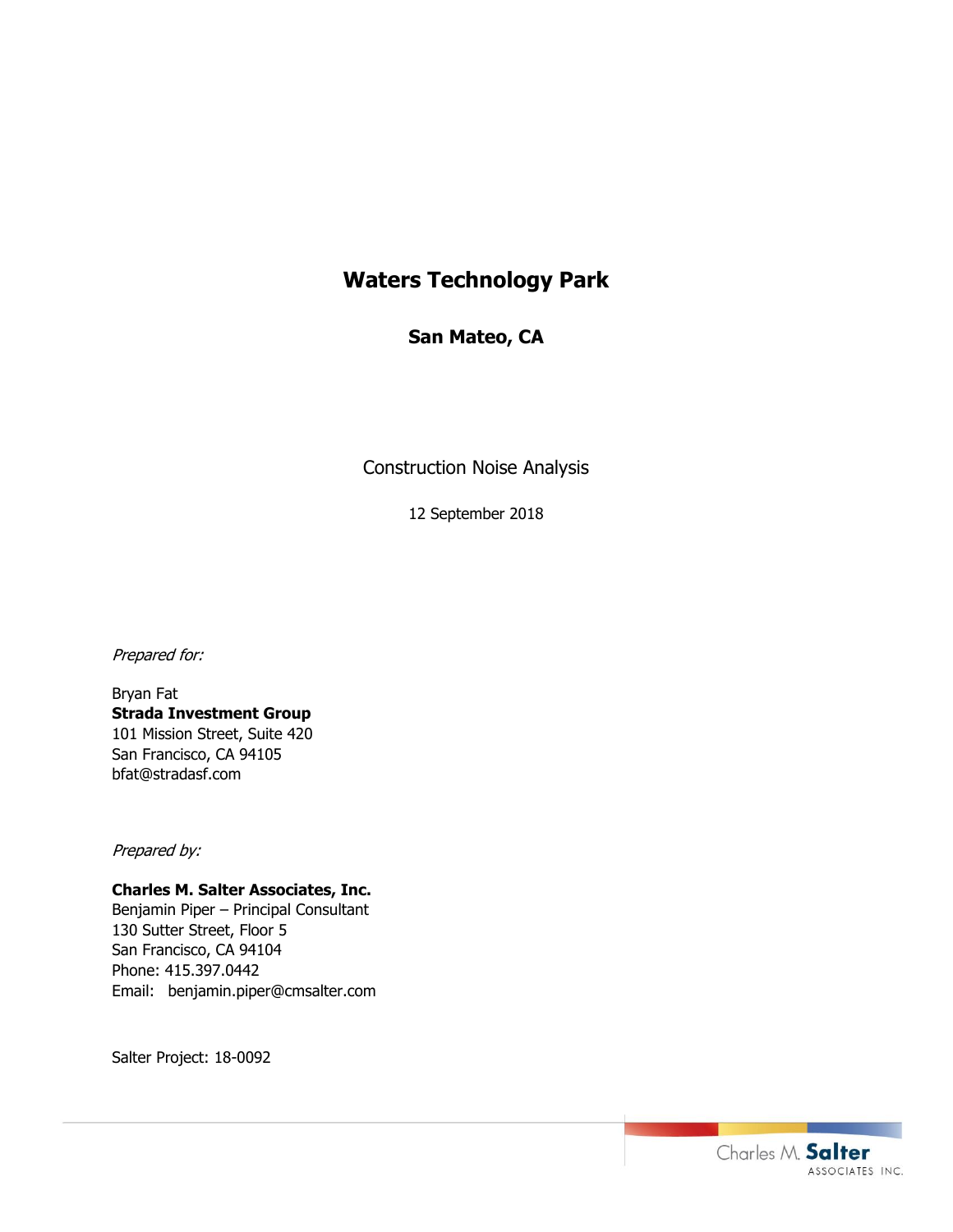#### **INTRODUCTION**

This report provides a site-specific noise reduction plan for the Waters Technology Park. Construction is scheduled to occur between 31 December 2019 and 31 December 2020.

We have reviewed the City of San Mateo's noise ordinance criteria and have performed an assessment of estimated construction noise levels. This report includes recommendations for construction noise mitigation based on our findings and includes the following sections:

- 1.0 Executive Summary
- 2.0 Applicable Criteria
- 3.0 Site Description
- 4.0 Construction Noise Analysis
- 5.0 Mitigation

#### **1.0 EXECUTIVE SUMMARY**

- 1. Construction equipment anticipated to be used for this project is expected to meet the City's 90 dBA<sup>1</sup> at 25 feet criterion – with the exception of graders, pneumatic nailers, and jackhammers.
- 2. Construction noise at the east and south residential property planes is expected to exceed the City's 90 dBA criterion. Sound barriers could be implemented to reduce construction noise to meet the 90 dBA limit.

#### **2.0 APPLICABLE CRITERIA**

#### **San Mateo Noise Element**

Policy N 2.1 of the noise element requires construction noise to meet the criteria contained in the City's Noise Ordinance (included below).

#### **San Mateo Noise Ordinance**

The following construction noise criteria are contained in the City's noise ordinance:

**Section 7.30.060.e Construction.** Construction, alteration, repair or land development activities which are authorized by a valid city permit shall be allowed on weekdays between the hours of seven a.m. and seven p.m., on Saturdays between the hours of eight a.m. and five p.m., and on Sundays and holidays between the hours of noon and four p.m., or at such other hours as may be authorized or restricted by the permit, if they meet at least one of the following noise limitations:

- (1) No individual piece of equipment shall produce a noise level exceeding 90 dB at a distance of 25 feet. If the device is housed within a structure or trailer on the property, the measurement shall be made outside the structure at a distance as close to 25 feet from the equipment as possible.
- (2) The noise level at any point outside of the property plane of the project shall not exceed 90 dB.

<sup>1</sup> A-Weighted Sound Level – The A-weighted sound pressure level, expressed in decibels (dB). Sometimes the unit of sound level is written as dB(A). A weighting is a standard weighting that accounts for the sensitivity of human hearing to the range of audible frequencies. People perceive a 10 dB increase in sound level to be twice as loud.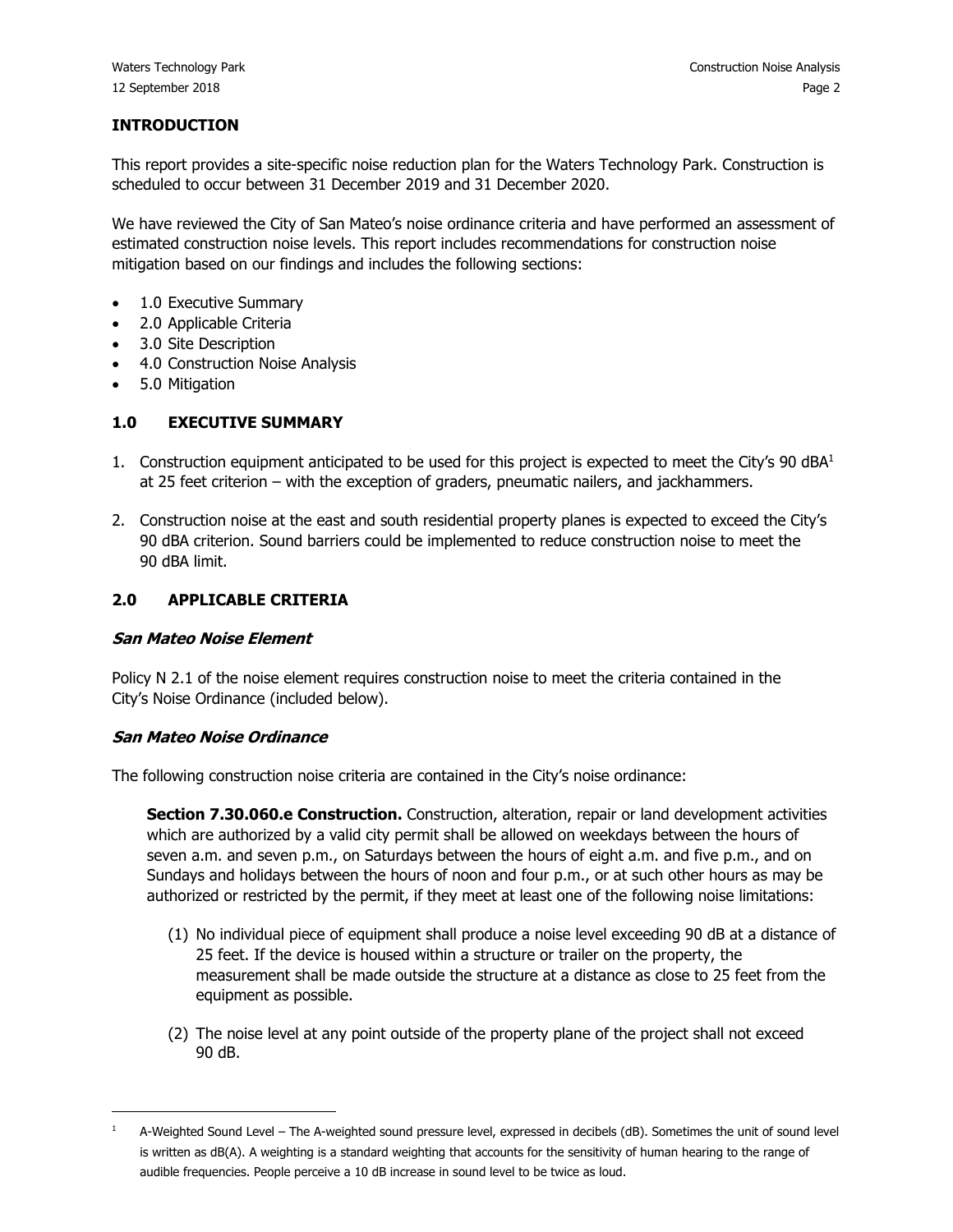#### **3.0 SITE DESCRIPTION**

The project is located approximately 100 feet east of Highway 101 (U.S. 101). There is a drainage channel located directly to the north with an electrical sub station beyond that. The only noise-sensitive receivers within 25 feet of the site are the single-family homes along the east and south property lines of the site. Therefore, from a practical point of view, we have only provided construction noise mitigation recommendations for the residences.

Noise levels will likely exceed the City's goal at the east and south property lines during specific construction activities (such as during activities that use graders, jackhammers, and pneumatic nailers). Therefore, the proposed mitigation is likely not needed during the entire duration of construction. This could be determined by construction noise monitoring (to quantify the actual noise levels) and/or complaints from neighbors.

#### **4.0 CONSTRUCTION NOISE ANALYSIS**

#### **Expected Construction Equipment**

Based on our experience with similar projects, we expect that construction will be completed in several main phases with multiple activities occurring in each phase. Table 1 shows a breakdown of the anticipated equipment to be used in each activity.

|                          | Demolition | Excavation &<br>Grading | <b>Building Core</b><br>and Shell | Interior Work | Landscaping |
|--------------------------|------------|-------------------------|-----------------------------------|---------------|-------------|
| Dump Trucks              | Χ          | Χ                       |                                   |               |             |
| Front End Loader         | X          | X                       | X                                 |               |             |
| Excavator                | X          | X                       |                                   |               | X           |
| Grader                   |            | X                       |                                   |               |             |
| Bulldozer                |            | X                       |                                   |               | X           |
| Compactor                |            | Χ                       |                                   |               | X           |
| <b>Stucco Drum Mixer</b> |            |                         | X                                 | X             |             |
| <b>Pneumatic Nailers</b> |            |                         | X                                 | Χ             |             |
| Asphalt Paver            |            |                         |                                   |               | Χ           |
| Back-up Beeper           | X          | X                       | X                                 | Χ             | X           |
| Jackhammer               | X          |                         |                                   |               | Χ           |

## **Table 1: Expected Construction Equipment per Phase**

We have used the following construction equipment noise levels for our analysis. As can be seen (in bold), the grader, pneumatic nailers, and jackhammers will exceed the 90 dBA at 25 feet criterion. For the nailers, work is typically largely interior, so the building shell will reduce the noise heard at the property line. For graders and jackhammers, the equipment should be mitigated as much as feasible (see Section 5.0).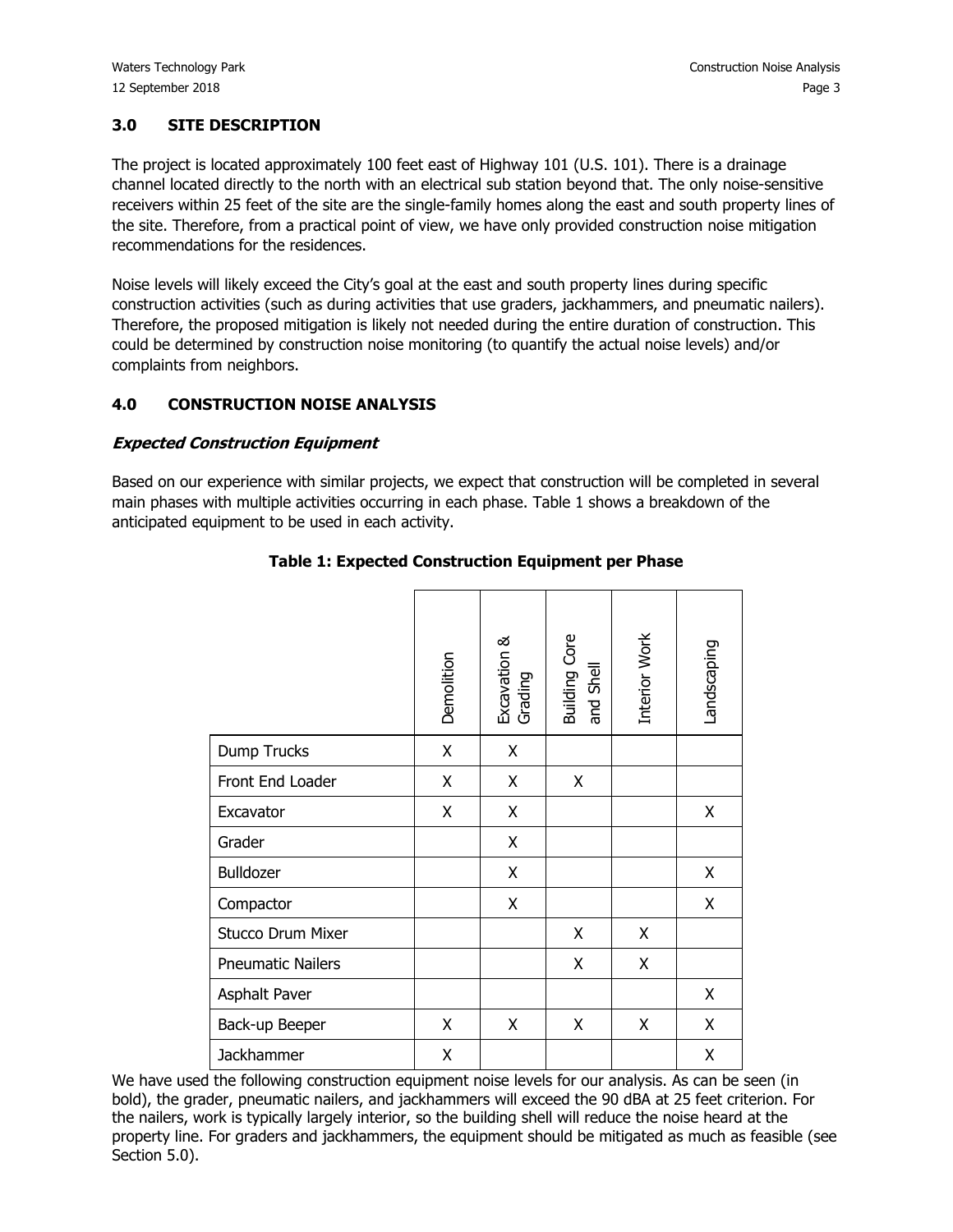| <b>Equipment Type</b>    | <b>Sound Level</b><br>at 50 Feet<br>(dBA) | <b>Sound Level</b><br>at 25 Feet<br>(dBA) |
|--------------------------|-------------------------------------------|-------------------------------------------|
| Dump Trucks              | 76                                        | 82                                        |
| Front End Loader         | 79                                        | 85                                        |
| Excavator                | 81                                        | 87                                        |
| Grader                   | 85                                        | 91                                        |
| <b>Bulldozer</b>         | 82                                        | 88                                        |
| Compactor                | 83                                        | 89                                        |
| <b>Stucco Drum Mixer</b> | 80                                        | 86                                        |
| <b>Pneumatic Nailers</b> | 85                                        | 91                                        |
| <b>Asphalt Paver</b>     | 77                                        | 83                                        |
| Back-up Beeper           | 76                                        | 82                                        |
| <b>Jackhammer</b>        | 89                                        | 95                                        |

# **Table 2: Maximum Noise Levels of Construction Equipment**<sup>2</sup>

The noise levels in Table 2 are "typical". Equipment used in the field may vary slightly depending on the sizes of engines, age of equipment, specific use, etc. Additionally, noise levels at property boundaries will vary depending on which equipment is being used simultaneously.

#### **Predicted Construction Equipment Noise Levels**

Based on the equipment noise levels listed in Table 2, we have calculated the expected maximum noise levels for the various phases at the nearest property plane. We have assumed that activity will occur an average of 20 feet from the nearest property line with the receiver standing 10 feet away on the opposite side of the property line<sup>3</sup>. Actual noise levels at the site will typically be lower, since it is unlikely that all equipment will operate simultaneously. The "with mitigation" noise levels listed in Table 3 include an eight-foot tall barrier along the property line.

<sup>&</sup>lt;sup>2</sup> Based on the Federal Highway Administration document "FHWA Roadway Construction Noise Handbook" Table 9.1, and data from other Salter construction noise monitoring projects.

 $3$  The surrounding single-family homes are single-story. Therefore, we have assumed the "receiver" is standing on grade.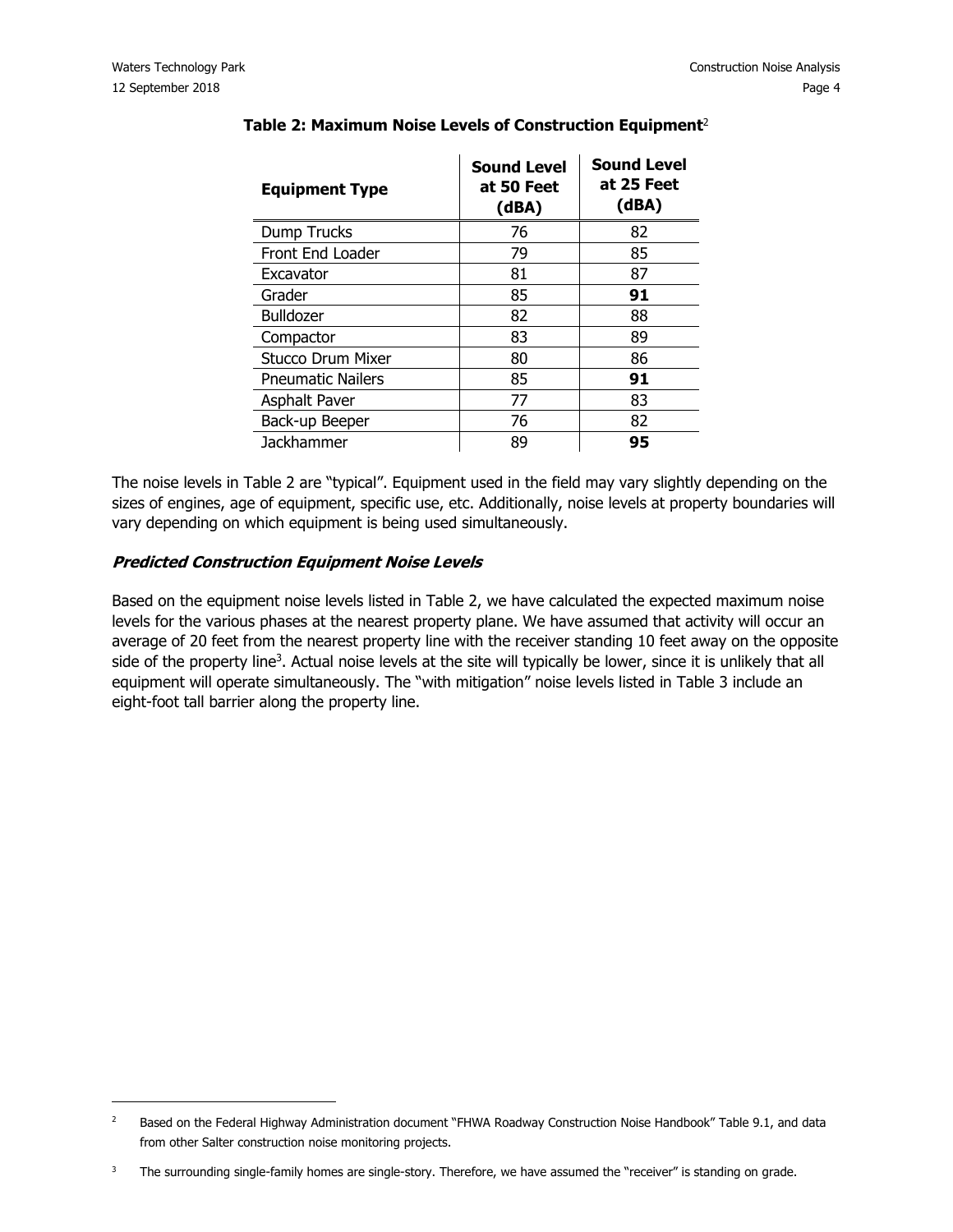| <b>Activity</b>                  | <b>Noise Levels (in dBA)</b><br>at Property Plane |                 |  |  |  |
|----------------------------------|---------------------------------------------------|-----------------|--|--|--|
|                                  | <b>Without Mitigation</b>                         | With Mitigation |  |  |  |
| Demolition                       | 98                                                | 88              |  |  |  |
| <b>Excavation &amp; Grading</b>  | 97                                                | 87              |  |  |  |
| <b>Building Core &amp; Shell</b> | 95                                                | 85              |  |  |  |
| <b>Interior Work</b>             | 94                                                | 84              |  |  |  |
| Landscaping                      | 99                                                | RΟ              |  |  |  |

#### **Table 3: Calculated Maximum Construction Equipment Noise Levels**

#### **5.0 MITIGATION**

To reduce noise levels at the east and south residential property lines, temporary sound barriers should be constructed. To be effective, the barriers need to have a minimum height of eight feet, a minimum surface density of three psf, and be continuous from grade to top. The barriers are not required along the entire length of the east and south property lines for the entire duration of construction. They can be located at times and locations where construction is occurring within 30 feet of these property planes.

Pneumatic nailers should not be used during construction on the roofs of the two story single-family homes within 30 feet of the residential property planes, as the eight-foot barriers would be ineffective with the noise source at this height.

The following general mitigation measures should also be implemented:

- Construction should be limited to the allowable hours specified in the City Noise Ordinance.
- Use scrapers in lieu of loaders and hauling trucks as feasible for earth removal.
- Use a motor grader rather than a bulldozer for final grading.
- Locate noisy stationary equipment (e.g., generators and compressors) and material unloading and staging areas near the center of the project, away from residential property lines
- Locate staging and equipment loading areas away from residences. Where feasible, barriers should be used to break line-of-sight with nearby residences.
- Minimize drop height when loading excavated materials onto trucks.
- Minimize drop height when unloading or moving materials on site.
- Require that all construction equipment be in good working order and that mufflers are inspected to be functioning properly. Avoid unnecessary idling of equipment and engines.
- Use "quiet" gasoline or electric-powered compressors.
- Use electric forklifts when feasible.
- Use electric nailers instead of pneumatic nailers or manual hammers as feasible especially on the roofs of the two-story single-family homes.
- Power saws should be shielded or enclosed where practical.
- Only use back-up beepers when required by law. Spotters or flaggers should be used in lieu of back-up beepers to direct backing operations when allowable.
- Notify the City and neighbors in advance of the schedule for each major phase of construction and expected loud activities.